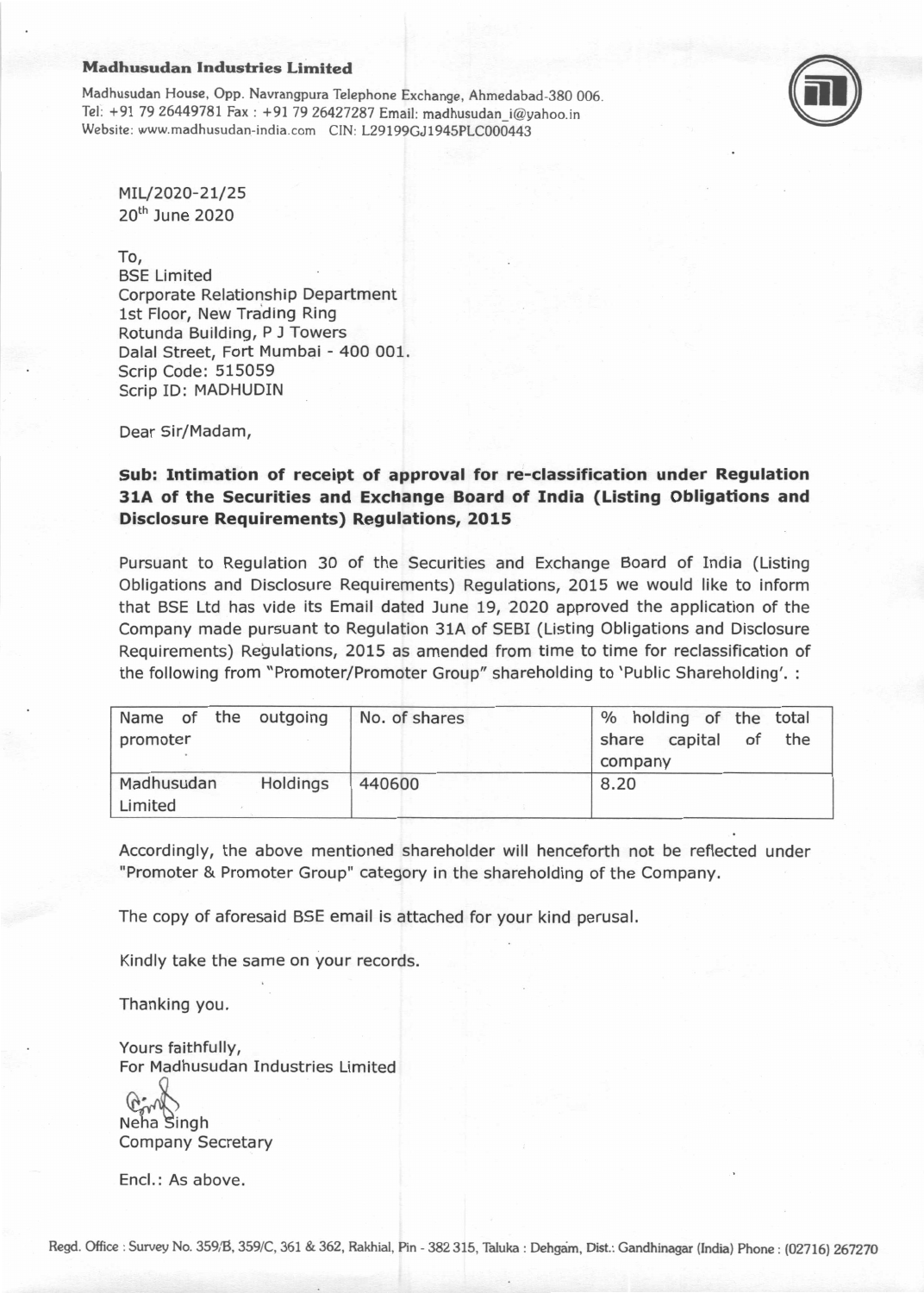# Approval letter for Reclassification of Shareholders under Regulation 31A of SEBI (Listing Obligations and Disclosure Requirements) Regulations, 2015 - Madhusudan Industries Limited

# Priyanka Chaurasia <Priyanka.Chaurasia@bseindia.com>

Fri 6/19/2020 6:55 PM

To: Hemal Sadiwala <hemal.sadiwala@cera-india.com>

Cc: Shyam Bhagirath <shyam.bhagirath@bseindia.com>; Mangalam Iyer <Mangalam.Iyer@bseindia.com>; Abhijit Pai <abhijit.pai@bseindia.com>; Harshad Naik <Harshad.Naik@bseindia.com>; Harshad Babade <Harshad.Babade@bseindia.com>; Tanvi Patwardhan <Tanvi.Patwardhan@bseindia.com>; Shweta Narayanan <Shweta.Narayanan@bseindia.com>

To,

The Company Secretary/ Compliance Officer

## Madhusudan Industries Limited

Survey No 359 / B, 359 / C, 361 & 362, Rakhial Taluka Dehgam, Gandhi Nagar, Gujarat, 382315

Dear Sir/Madam,

We refer to your application dated June 15, 2019 seeking Reclassification of Promoter Shareholders under the provisions of Regulation 31A of SEBI (Listing Obligations and Disclosure Requirements) Regulations, 2015.

The Exchange is pleased to approve your application for Reclassification of Promoter Shareholders under the provisions of Regulation 31A of SEBI (Listing Obligations and Disclosure Requirements) Regulations, 2015 based on submissions made by the company.

Entities mentioned in Annexure 1 shall be classified as public shareholders whereas entities mentioned in Annexure 2 shall continue to be the promoters of the company.

|                           | <b>Promoter holding</b> |            | <b>Public Holding</b> |            |
|---------------------------|-------------------------|------------|-----------------------|------------|
| Quarter                   | <b>Shares</b><br>Held   | Percentage | <b>Shares</b><br>Held | Percentage |
| Pre-<br>Reclassification  | 3187001                 | 59.29      | 2187999               | 40.71      |
| Post-<br>Reclassification | 2746401                 | 51.09      | 2628599               | 48.91      |

The summary of the Shareholding Pre-Reclassification & Post-Reclassification is as follows:

This letter may be forwarded to the depositories and your RTA for necessary action at their end.

### Encl. Annexure 1 - Details of Outgoing Promoter

Annexure 2 - Details of Remaining Promoters

## Annexure 1 – Details of Outgoing Promoter

| <b>ANNEXURE I</b> |                               |               |           |
|-------------------|-------------------------------|---------------|-----------|
| Sr. No.           | Name of the Outgoing Promoter | No. of shares | % Holding |
|                   | Madhusudan Holdings Limited   |               | 8.20      |
|                   |                               | 440600        |           |
|                   |                               |               |           |

https://outlook.office.com/mail/deeplink?version=2020061402.02&popoutv2=1 1/2